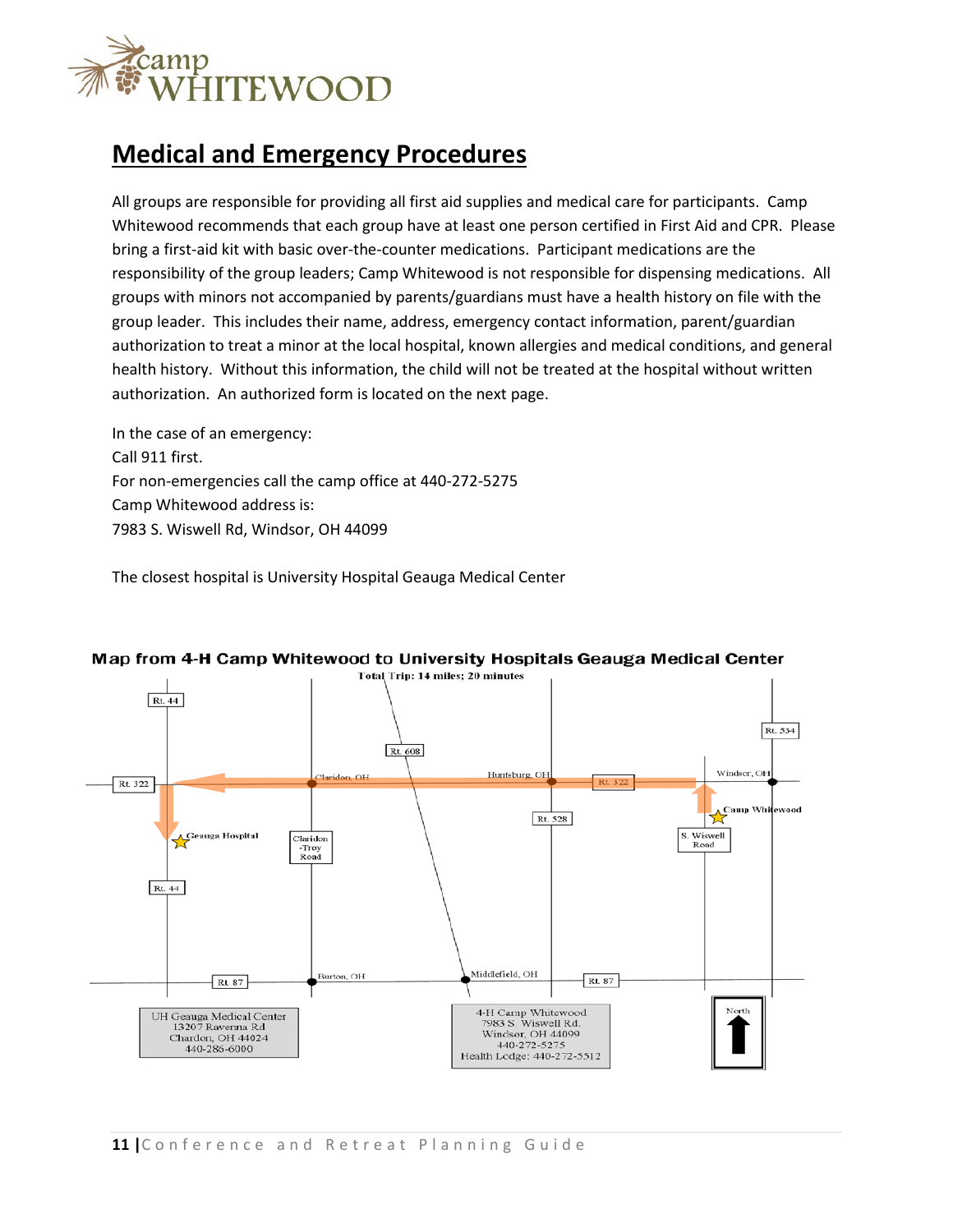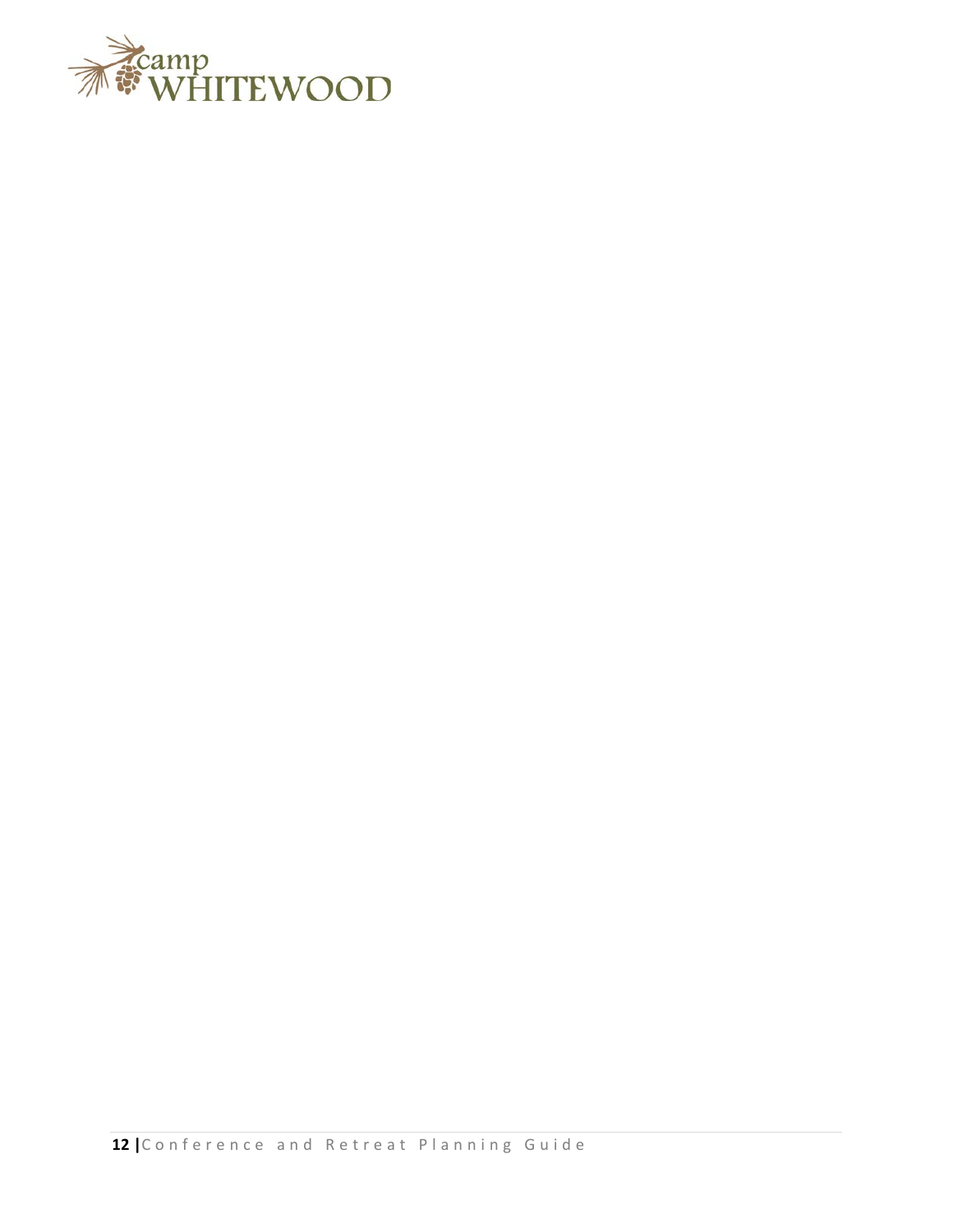| <b>CAMPER HEALTH</b>                                                                                                                                                                                                                                                                                                                                                                                                                                                                                                                                                                                                                                                                                                                                                                                                                                                                                                                                                                                                                                                                                                                                                                                                                                                                                                     | Dates will attend camp: from                                                                                                                                                                                                                                                                                                                                                                                                                                                                                                                                                             | _to<br>Month/Day/Year Month/Day/Year |                                                   |          |
|--------------------------------------------------------------------------------------------------------------------------------------------------------------------------------------------------------------------------------------------------------------------------------------------------------------------------------------------------------------------------------------------------------------------------------------------------------------------------------------------------------------------------------------------------------------------------------------------------------------------------------------------------------------------------------------------------------------------------------------------------------------------------------------------------------------------------------------------------------------------------------------------------------------------------------------------------------------------------------------------------------------------------------------------------------------------------------------------------------------------------------------------------------------------------------------------------------------------------------------------------------------------------------------------------------------------------|------------------------------------------------------------------------------------------------------------------------------------------------------------------------------------------------------------------------------------------------------------------------------------------------------------------------------------------------------------------------------------------------------------------------------------------------------------------------------------------------------------------------------------------------------------------------------------------|--------------------------------------|---------------------------------------------------|----------|
| <b>HISTORY FORM 1</b>                                                                                                                                                                                                                                                                                                                                                                                                                                                                                                                                                                                                                                                                                                                                                                                                                                                                                                                                                                                                                                                                                                                                                                                                                                                                                                    | Camper Name: _                                                                                                                                                                                                                                                                                                                                                                                                                                                                                                                                                                           |                                      |                                                   |          |
| Developed and reviewed by: American Camp Association,                                                                                                                                                                                                                                                                                                                                                                                                                                                                                                                                                                                                                                                                                                                                                                                                                                                                                                                                                                                                                                                                                                                                                                                                                                                                    | First<br>$\square$ Male<br>$\square$ Female                                                                                                                                                                                                                                                                                                                                                                                                                                                                                                                                              | Middle                               |                                                   | Last     |
| American Academy of Pediatrics Council on School Health, &<br><b>Association of Camp Nurses</b>                                                                                                                                                                                                                                                                                                                                                                                                                                                                                                                                                                                                                                                                                                                                                                                                                                                                                                                                                                                                                                                                                                                                                                                                                          |                                                                                                                                                                                                                                                                                                                                                                                                                                                                                                                                                                                          |                                      | Birth Date Month/Day/Year Age on arrival at camp: |          |
| Mail this form to the address below by _______ (date)                                                                                                                                                                                                                                                                                                                                                                                                                                                                                                                                                                                                                                                                                                                                                                                                                                                                                                                                                                                                                                                                                                                                                                                                                                                                    | To Parent(s)/Guardian(s): Please follow the instructions below. Attach additional information if needed.<br>Complete pages 1, 2 and 3 of this form (FORM 1) and make a copy.<br>1)<br>2)<br>Send the original, signed FORM 1 to camp by the requested date.<br>Complete the top of FORM 2 (CAMPER HEALTH-CARE RECOMMENDATIONS) and provide the<br>3)<br>copy of FORM 1 with FORM 2 to your child's health-care provider for review and completion.<br>After it has been completed and signed by your child's health-care provider, return FORM 2 to<br>4)<br>camp by the requested date. |                                      |                                                   |          |
| Camper Home Address: _                                                                                                                                                                                                                                                                                                                                                                                                                                                                                                                                                                                                                                                                                                                                                                                                                                                                                                                                                                                                                                                                                                                                                                                                                                                                                                   | <u> 1989 - Johann John Stein, markin fan it ferstjer fan de ferstjer fan it ferstjer fan it ferstjer fan it fers</u>                                                                                                                                                                                                                                                                                                                                                                                                                                                                     |                                      |                                                   |          |
| <b>Street Address</b>                                                                                                                                                                                                                                                                                                                                                                                                                                                                                                                                                                                                                                                                                                                                                                                                                                                                                                                                                                                                                                                                                                                                                                                                                                                                                                    |                                                                                                                                                                                                                                                                                                                                                                                                                                                                                                                                                                                          | City                                 | State                                             | Zip Code |
| Parent/guardian with legal custody to be contacted in case of illness or injury:<br>Relationship                                                                                                                                                                                                                                                                                                                                                                                                                                                                                                                                                                                                                                                                                                                                                                                                                                                                                                                                                                                                                                                                                                                                                                                                                         |                                                                                                                                                                                                                                                                                                                                                                                                                                                                                                                                                                                          |                                      |                                                   |          |
|                                                                                                                                                                                                                                                                                                                                                                                                                                                                                                                                                                                                                                                                                                                                                                                                                                                                                                                                                                                                                                                                                                                                                                                                                                                                                                                          |                                                                                                                                                                                                                                                                                                                                                                                                                                                                                                                                                                                          |                                      |                                                   |          |
|                                                                                                                                                                                                                                                                                                                                                                                                                                                                                                                                                                                                                                                                                                                                                                                                                                                                                                                                                                                                                                                                                                                                                                                                                                                                                                                          |                                                                                                                                                                                                                                                                                                                                                                                                                                                                                                                                                                                          |                                      |                                                   |          |
| Home Address:                                                                                                                                                                                                                                                                                                                                                                                                                                                                                                                                                                                                                                                                                                                                                                                                                                                                                                                                                                                                                                                                                                                                                                                                                                                                                                            |                                                                                                                                                                                                                                                                                                                                                                                                                                                                                                                                                                                          |                                      |                                                   |          |
| <b>Street Address</b><br>(If different from above)                                                                                                                                                                                                                                                                                                                                                                                                                                                                                                                                                                                                                                                                                                                                                                                                                                                                                                                                                                                                                                                                                                                                                                                                                                                                       |                                                                                                                                                                                                                                                                                                                                                                                                                                                                                                                                                                                          | City                                 | State                                             | Zip Code |
| Second parent/quardian or other emergency contact:                                                                                                                                                                                                                                                                                                                                                                                                                                                                                                                                                                                                                                                                                                                                                                                                                                                                                                                                                                                                                                                                                                                                                                                                                                                                       |                                                                                                                                                                                                                                                                                                                                                                                                                                                                                                                                                                                          |                                      |                                                   |          |
| Relationship<br>Name: Name: Name and Name and Name and Name and Name and Name and Name and Name and Name and Name and Name and N                                                                                                                                                                                                                                                                                                                                                                                                                                                                                                                                                                                                                                                                                                                                                                                                                                                                                                                                                                                                                                                                                                                                                                                         |                                                                                                                                                                                                                                                                                                                                                                                                                                                                                                                                                                                          |                                      |                                                   |          |
|                                                                                                                                                                                                                                                                                                                                                                                                                                                                                                                                                                                                                                                                                                                                                                                                                                                                                                                                                                                                                                                                                                                                                                                                                                                                                                                          |                                                                                                                                                                                                                                                                                                                                                                                                                                                                                                                                                                                          |                                      |                                                   |          |
| Additional contact in event parent(s)/quardian(s) can not be reached:                                                                                                                                                                                                                                                                                                                                                                                                                                                                                                                                                                                                                                                                                                                                                                                                                                                                                                                                                                                                                                                                                                                                                                                                                                                    |                                                                                                                                                                                                                                                                                                                                                                                                                                                                                                                                                                                          |                                      |                                                   |          |
| Relationship                                                                                                                                                                                                                                                                                                                                                                                                                                                                                                                                                                                                                                                                                                                                                                                                                                                                                                                                                                                                                                                                                                                                                                                                                                                                                                             |                                                                                                                                                                                                                                                                                                                                                                                                                                                                                                                                                                                          |                                      |                                                   |          |
| Name(s): ________________________________to Camper: ______________________Preferred Phones: (______) ________________(______)                                                                                                                                                                                                                                                                                                                                                                                                                                                                                                                                                                                                                                                                                                                                                                                                                                                                                                                                                                                                                                                                                                                                                                                            |                                                                                                                                                                                                                                                                                                                                                                                                                                                                                                                                                                                          |                                      |                                                   |          |
|                                                                                                                                                                                                                                                                                                                                                                                                                                                                                                                                                                                                                                                                                                                                                                                                                                                                                                                                                                                                                                                                                                                                                                                                                                                                                                                          | (Please describe below what the camper is allergic to and the reaction seen.)                                                                                                                                                                                                                                                                                                                                                                                                                                                                                                            |                                      |                                                   |          |
| Allergies: □ No known allergies. □ This camper is allergic to: □ Food □ Medicine □ The environment (insect stings, hay fever, etc.) □ Other<br><b>Diet, Nutrition:</b> $\Box$ This camper eats a regular diet. $\Box$ This camper eats a regular vegetarian diet.<br>$\Box$ This camper has special food needs. (Please describe below.)                                                                                                                                                                                                                                                                                                                                                                                                                                                                                                                                                                                                                                                                                                                                                                                                                                                                                                                                                                                 |                                                                                                                                                                                                                                                                                                                                                                                                                                                                                                                                                                                          |                                      |                                                   |          |
| Restrictions: $\Box$ I have reviewed the program and activities of the camp and feel the camper can participate without restrictions.<br>adaptations. (Please describe below.)                                                                                                                                                                                                                                                                                                                                                                                                                                                                                                                                                                                                                                                                                                                                                                                                                                                                                                                                                                                                                                                                                                                                           | $\Box$ I have reviewed the program and activities of the camp and feel the camper can participate with the following restrictions or                                                                                                                                                                                                                                                                                                                                                                                                                                                     |                                      |                                                   |          |
|                                                                                                                                                                                                                                                                                                                                                                                                                                                                                                                                                                                                                                                                                                                                                                                                                                                                                                                                                                                                                                                                                                                                                                                                                                                                                                                          |                                                                                                                                                                                                                                                                                                                                                                                                                                                                                                                                                                                          |                                      |                                                   |          |
|                                                                                                                                                                                                                                                                                                                                                                                                                                                                                                                                                                                                                                                                                                                                                                                                                                                                                                                                                                                                                                                                                                                                                                                                                                                                                                                          |                                                                                                                                                                                                                                                                                                                                                                                                                                                                                                                                                                                          |                                      |                                                   |          |
|                                                                                                                                                                                                                                                                                                                                                                                                                                                                                                                                                                                                                                                                                                                                                                                                                                                                                                                                                                                                                                                                                                                                                                                                                                                                                                                          |                                                                                                                                                                                                                                                                                                                                                                                                                                                                                                                                                                                          |                                      |                                                   |          |
|                                                                                                                                                                                                                                                                                                                                                                                                                                                                                                                                                                                                                                                                                                                                                                                                                                                                                                                                                                                                                                                                                                                                                                                                                                                                                                                          |                                                                                                                                                                                                                                                                                                                                                                                                                                                                                                                                                                                          |                                      |                                                   |          |
| <u> 1989 - Johann Barn, mars ann an t-Amhain an t-Amhain an t-Amhain an t-Amhain an t-Amhain an t-Amhain an t-A</u>                                                                                                                                                                                                                                                                                                                                                                                                                                                                                                                                                                                                                                                                                                                                                                                                                                                                                                                                                                                                                                                                                                                                                                                                      | Insurance Company Phone Number (______) ________________                                                                                                                                                                                                                                                                                                                                                                                                                                                                                                                                 |                                      |                                                   |          |
| <b>Medical Insurance Information:</b><br>This camper is covered by family medical/hospital insurance $\Box$ Yes $\Box$ No<br>Include a copy of your insurance card if appropriate; copy both sides of the card so information is readable.<br>Subscriber<br>Parent/Guardian Authorization for Health Care:<br>This health history is correct and accurately reflects the health status of the camper to whom it pertains. The person described has permission to participate in<br>all camp activities except as noted by me and/or an examining physician. I give permission to the physician selected by the camp to order x-rays, routine tests,<br>and treatment related to the health of my child for both routine health care and in emergency situations. If I cannot be reached in an emergency, I give my<br>permission to the physician to hospitalize, secure proper treatment for, and order injection, anesthesia, or surgery for this child. I understand the information on<br>this form will be shared on a "need to know" basis with camp staff. I give permission to photocopy this form. In addition, the camp has permission to obtain a<br>copy of my child's health record from providers who treat my child and these providers may talk with the program's staff about my child's health status. |                                                                                                                                                                                                                                                                                                                                                                                                                                                                                                                                                                                          |                                      |                                                   |          |
| Signature of Custodial                                                                                                                                                                                                                                                                                                                                                                                                                                                                                                                                                                                                                                                                                                                                                                                                                                                                                                                                                                                                                                                                                                                                                                                                                                                                                                   |                                                                                                                                                                                                                                                                                                                                                                                                                                                                                                                                                                                          |                                      | Relationship                                      |          |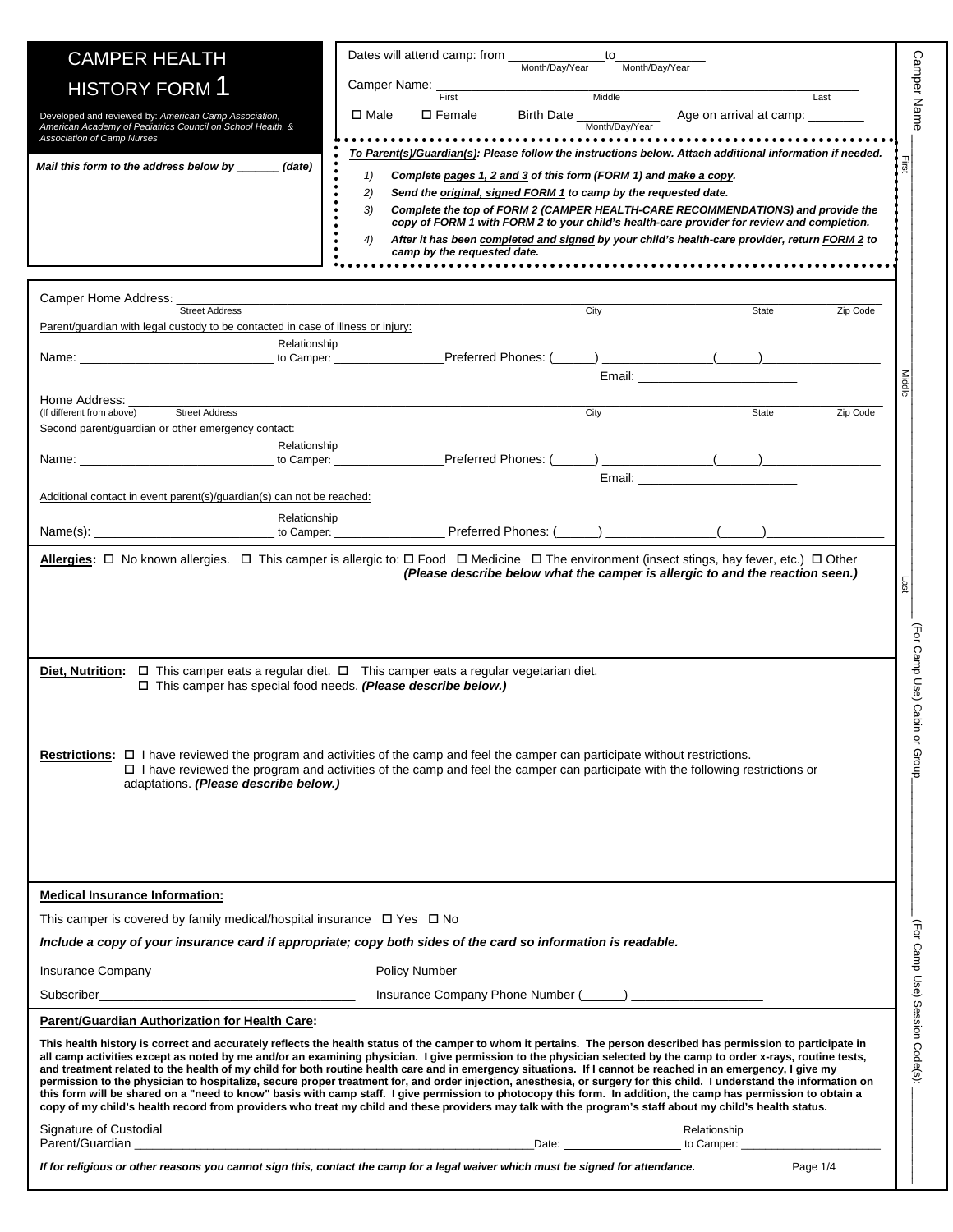## CAMPER HEALTH HISTORY FORM 1

Camper Name: \_\_\_\_\_\_\_\_\_\_\_\_\_\_\_\_\_\_\_\_\_\_\_\_\_\_\_\_\_\_\_\_\_\_\_\_\_\_\_\_\_\_\_\_\_\_\_\_

First **Middle** Middle **Last** 

**School And Text Control Intervention Camp Association, American Academy of Pediatrics Council on School Health, & Association of Camp Nurses** 

Birth Date: \_\_\_\_\_\_\_\_\_\_\_\_ Month/Day/Year

Immunization History: Provide the month and year for each immunization. Starred (\*) immunizations must be current. Copies of immunization forms from health-care providers or state or local government are acceptable; please attach to this form.

| Immunization                                                         |                  | Dose 1                                                                        | Dose 2     | Dose 3                                                                                                                                                                                                                                                                                        | Dose 4               | Dose 5                       | <b>Most Recent Dose</b> |
|----------------------------------------------------------------------|------------------|-------------------------------------------------------------------------------|------------|-----------------------------------------------------------------------------------------------------------------------------------------------------------------------------------------------------------------------------------------------------------------------------------------------|----------------------|------------------------------|-------------------------|
|                                                                      |                  | Month/Year                                                                    | Month/Year | Month/Year                                                                                                                                                                                                                                                                                    | Month/Year           | Month/Year                   | Month/Year              |
| Diptheria, tetanus, pertussis *<br>(DTaP) or (TdaP)                  |                  |                                                                               |            |                                                                                                                                                                                                                                                                                               |                      |                              |                         |
| Tetanus booster <b>★</b><br>(dT) or (TdaP)                           |                  |                                                                               |            |                                                                                                                                                                                                                                                                                               |                      |                              |                         |
| Mumps, measles, rubella *<br>(MMR)                                   |                  |                                                                               |            |                                                                                                                                                                                                                                                                                               |                      |                              |                         |
| Polio*<br>(IPV)                                                      |                  |                                                                               |            |                                                                                                                                                                                                                                                                                               |                      |                              |                         |
| Haemophilus influenzae type B<br>(HIB)                               |                  |                                                                               |            |                                                                                                                                                                                                                                                                                               |                      |                              |                         |
| Pneumococcal<br>(PCV)                                                |                  |                                                                               |            |                                                                                                                                                                                                                                                                                               |                      |                              |                         |
| <b>Hepatitis B</b>                                                   |                  |                                                                               |            |                                                                                                                                                                                                                                                                                               |                      |                              |                         |
| <b>Hepatitis A</b>                                                   |                  |                                                                               |            |                                                                                                                                                                                                                                                                                               |                      |                              |                         |
| Varicella<br>(chicken pox)<br>Date:                                  | □Had chicken pox |                                                                               |            |                                                                                                                                                                                                                                                                                               |                      |                              |                         |
| Meningococcal meningitis<br>(MCV4)                                   |                  |                                                                               |            |                                                                                                                                                                                                                                                                                               |                      |                              |                         |
| Tuberculosis (TB) test                                               |                  | Date:                                                                         |            | $\Box$ Negative                                                                                                                                                                                                                                                                               | $\square$ Positive   |                              |                         |
| being fully immunized.<br>Signature of Custodial<br>Parent/Guardian: |                  |                                                                               |            | If your camper has not been fully immunized, please sign the following statement: I understand and accept the risks to my child from not                                                                                                                                                      | Date: <b>Date:</b>   | Relationship<br>to Camper: _ |                         |
| <b>Medication:</b>                                                   |                  |                                                                               |            | $\Box$ This camper will not take any daily medications while attending camp.                                                                                                                                                                                                                  |                      |                              |                         |
|                                                                      |                  | $\Box$ This camper will take the following daily medication(s) while at camp: |            | "Medication" is any substance a person takes to maintain and/or improve their health. This includes vitamins & natural remedies. Please review camp<br>instructions about required packaging/containers. Many states require original pharmacy containers with labels which show the camper's |                      |                              |                         |
|                                                                      |                  |                                                                               |            | name and how the medication should be given. Provide enough of each medication to last the entire time the camper will be at camp.                                                                                                                                                            |                      |                              |                         |
| Name of medication                                                   | Date started     | Reason for taking it                                                          |            | When it is given                                                                                                                                                                                                                                                                              | Amount or dose given |                              | How it is given         |
|                                                                      |                  |                                                                               |            | <b>□Breakfast</b><br>$\Box$ Lunch<br>□Dinner<br>⊟Bedtime                                                                                                                                                                                                                                      |                      |                              |                         |
|                                                                      |                  |                                                                               |            | □Other time:<br><b>□Breakfast</b>                                                                                                                                                                                                                                                             |                      |                              |                         |
|                                                                      |                  |                                                                               |            | $L$ Lunch<br>□Dinner<br><b>□Bedtime</b>                                                                                                                                                                                                                                                       |                      |                              |                         |
|                                                                      |                  |                                                                               |            | □Other time:<br><b>□Breakfast</b>                                                                                                                                                                                                                                                             |                      |                              |                         |
|                                                                      |                  |                                                                               |            | $\Box$ Lunch                                                                                                                                                                                                                                                                                  |                      |                              |                         |

The following non-prescription medications may be stocked in the camp Health Center and are used on an as needed basis to manage illness and injury. *Cross out those the camper should not be given.*

| Acetaminophen (Tylenol)                                   | Ibuprofen (Advil, Motrin)                                     |                     |
|-----------------------------------------------------------|---------------------------------------------------------------|---------------------|
| Phenylephrine decongestant (Sudafed PE)                   | Pseudoephedrine decongestant (Sudafed)                        |                     |
| Antihistamine/allergy medicine                            | Guaifenesin cough syrup (Robitussin)                          |                     |
| Diphenhydramine antihistamine/allergy medicine (Benadryl) | Dextromethorphan cough syrup (Robitussin DM)                  |                     |
| Sore throat spray                                         | Generic cough drops                                           |                     |
| Lice shampoo or cream (Nix or Elimite)                    | Antibiotic cream                                              |                     |
| Calamine lotion                                           | Aloe                                                          |                     |
| Laxatives for constipation (Ex-Lax)                       | Bismuth subsalicylate for diarrhea (Kaopectate, Pepto-Bismol) |                     |
| Copyright 2008 by American Camping Association, Inc.      | Page 2/4                                                      | Rev. 1/2007 LEE/EAW |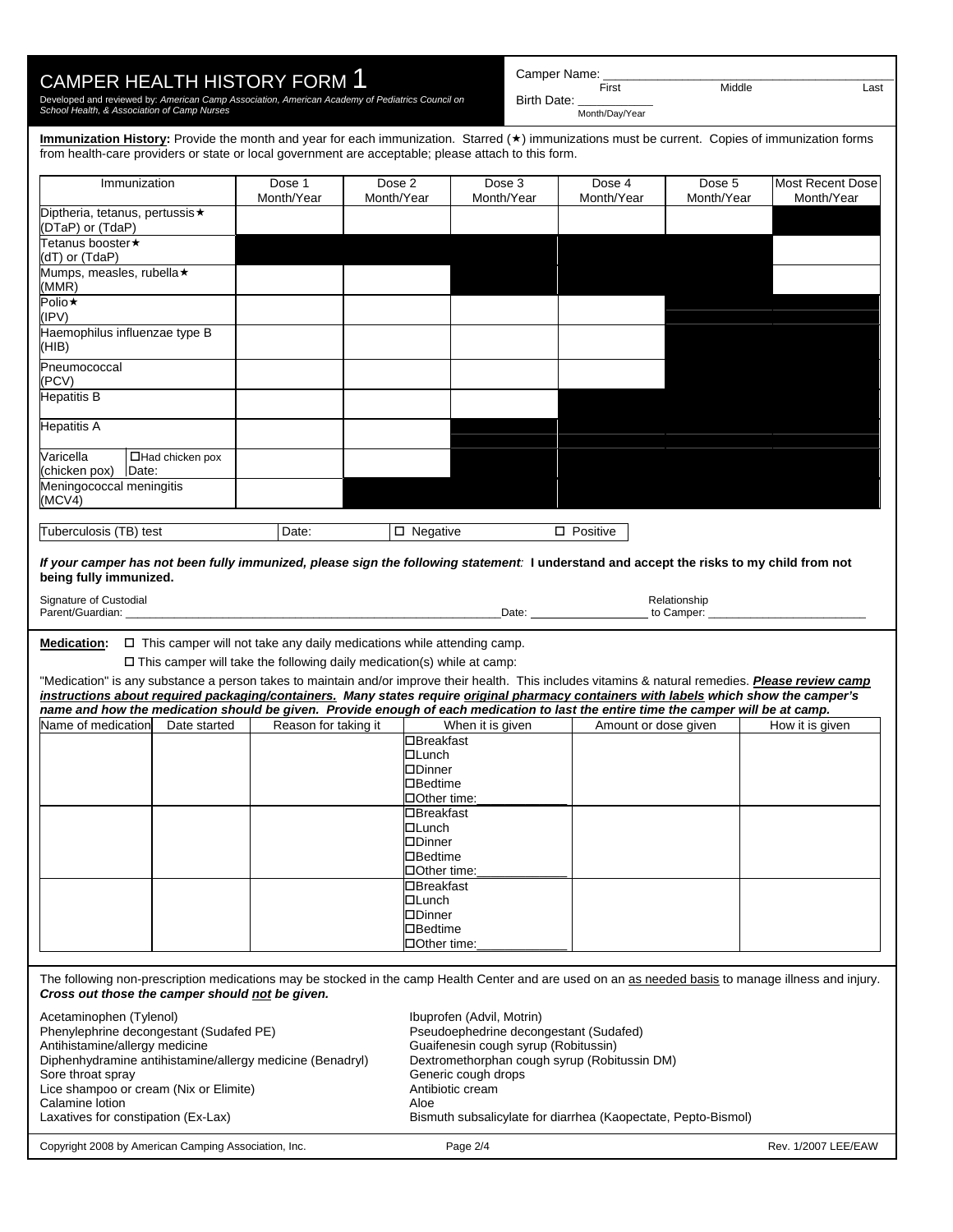CAMPER HEALTH HISTORY FORM 1 Developed and reviewed by: *American Camp Association, American Academy of Pediatrics Council on School Health, & Association of Camp Nurses*

Camper Name: \_\_\_\_\_\_\_\_\_\_\_\_\_\_\_\_\_\_\_\_\_\_\_\_\_\_\_\_\_\_\_\_\_\_\_\_\_\_\_\_\_\_\_\_\_\_\_\_

Birth Date: Month/Day/Year

First **Middle** Middle **Last** 

| General Health History: Check "Yes" or "No" for each statement. Explain "Yes" answers below. |  |  |  |
|----------------------------------------------------------------------------------------------|--|--|--|
|                                                                                              |  |  |  |

| Has/does the camper: |  |
|----------------------|--|
|----------------------|--|

|                                                                  |                                                                                                                                               | $\square$ No |
|------------------------------------------------------------------|-----------------------------------------------------------------------------------------------------------------------------------------------|--------------|
| 3. Have recurrent/chronic illnesses?  □ Yes □ No                 | 13. Had mononucleosis ("mono") during the past 12 months? $\Box$ Yes                                                                          | $\Box$ No    |
| 4. Had a recent infectious disease?   □ Yes □ No                 | 14. If female, have problems with periods/menstruation? $\square$ Yes                                                                         | ⊟ No         |
|                                                                  | 15. Have problems with falling asleep/sleepwalking? $\Box$ Yes $\Box$ No                                                                      |              |
| 6. Had asthma/wheezing/shortness of breath? $\Box$ Yes $\Box$ No |                                                                                                                                               |              |
|                                                                  |                                                                                                                                               |              |
|                                                                  |                                                                                                                                               |              |
|                                                                  |                                                                                                                                               |              |
| □ Yes □ No<br>10. Wear glasses, contacts, or protective eyewear? | 20. Traveled outside the country in the past 9 months? $\Box$ Yes $\Box$ No                                                                   |              |
|                                                                  | Dissex contain 6Vesti concern in the curso helper pathonics des conclusors diesentes and concern and the common planes paper consider delight |              |

*Please explain "Yes" answers in the space below***,** noting the number of the questions. For travel outside the country, please name countries visited and dates of travel.

## **Mental, Emotional, and Social Health:** *Check "Yes" or "No" for each statement.*

Has the camper:

| (History of abuse, death of a loved one, family change, adoption, foster care, new sibling, survived a disaster, others) |  |  |
|--------------------------------------------------------------------------------------------------------------------------|--|--|

*Please explain "Yes" answers in the space below,* noting the number of the questions. The camp may contact you for additional information.

| <b>Health-Care Providers:</b>       |                                                                                                               |
|-------------------------------------|---------------------------------------------------------------------------------------------------------------|
| Name of camper's primary doctor(s): | Phone: (                                                                                                      |
| Name of dentist(s):                 | Phone: (The Science of The Science of The Science of The Science of The Science of The Science of The Theorem |
| Name of orthodontist(s):            | Phone: (Carrier of the Phone of the Phone of the Phone of the Phone of the Phone of the Phone of the Phone of |

**What Have We Forgotten to Ask?** *Please provide in the space below* any additional information about the camper's health that you think important or that may affect the camper's ability to fully participate in the camp program*. Attach additional information if needed.*

*Parents/Guardians: STOP here. The rest of this is form is completed when the camper arrives at camp. Keep a copy for your records.* 

Copyright 2008 by American Camping Association, Inc. <br>
Page 3/4 Rev. 1/2007 LEE/EAW